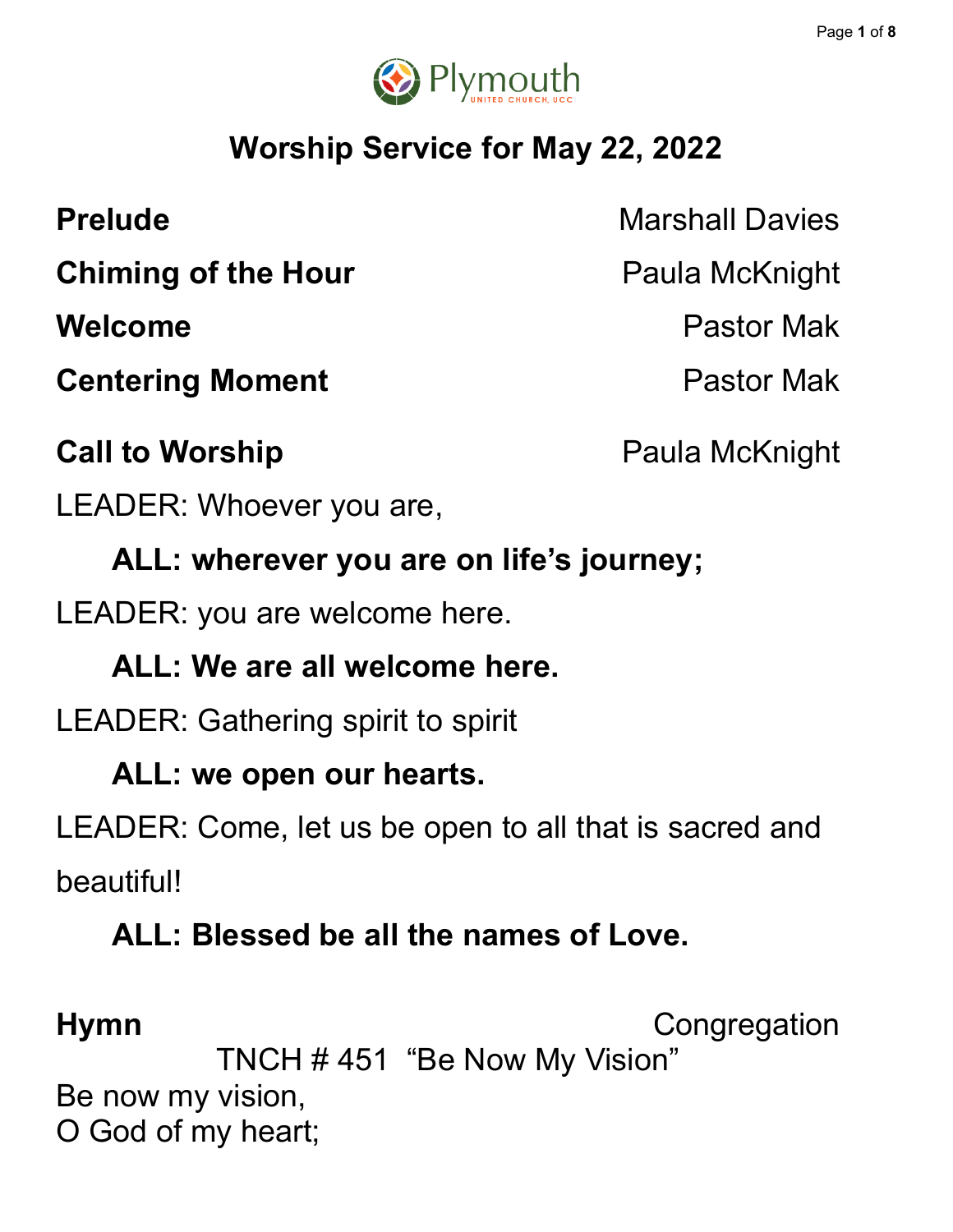Nothing surpasses The love you impart You my best thought, By day or by night, Waking or sleeping, Your presence my light.

Be now my wisdom, And be my true word; Ever within me, My soul is assured; Mother and Father, You are both to me, Now and forever Your child I will be.

Riches I need not, Nor life's empty praise, You, my inheritance, Now and always; You and you only Are first in my heart, Great God, my treasure, May we never part.

# **Biblical Witness** Paula McKnight

The Gospel Of Mark 2:13 - 17

Jesus went out again beside the sea; the whole crowd gathered around him, and he taught them. As he was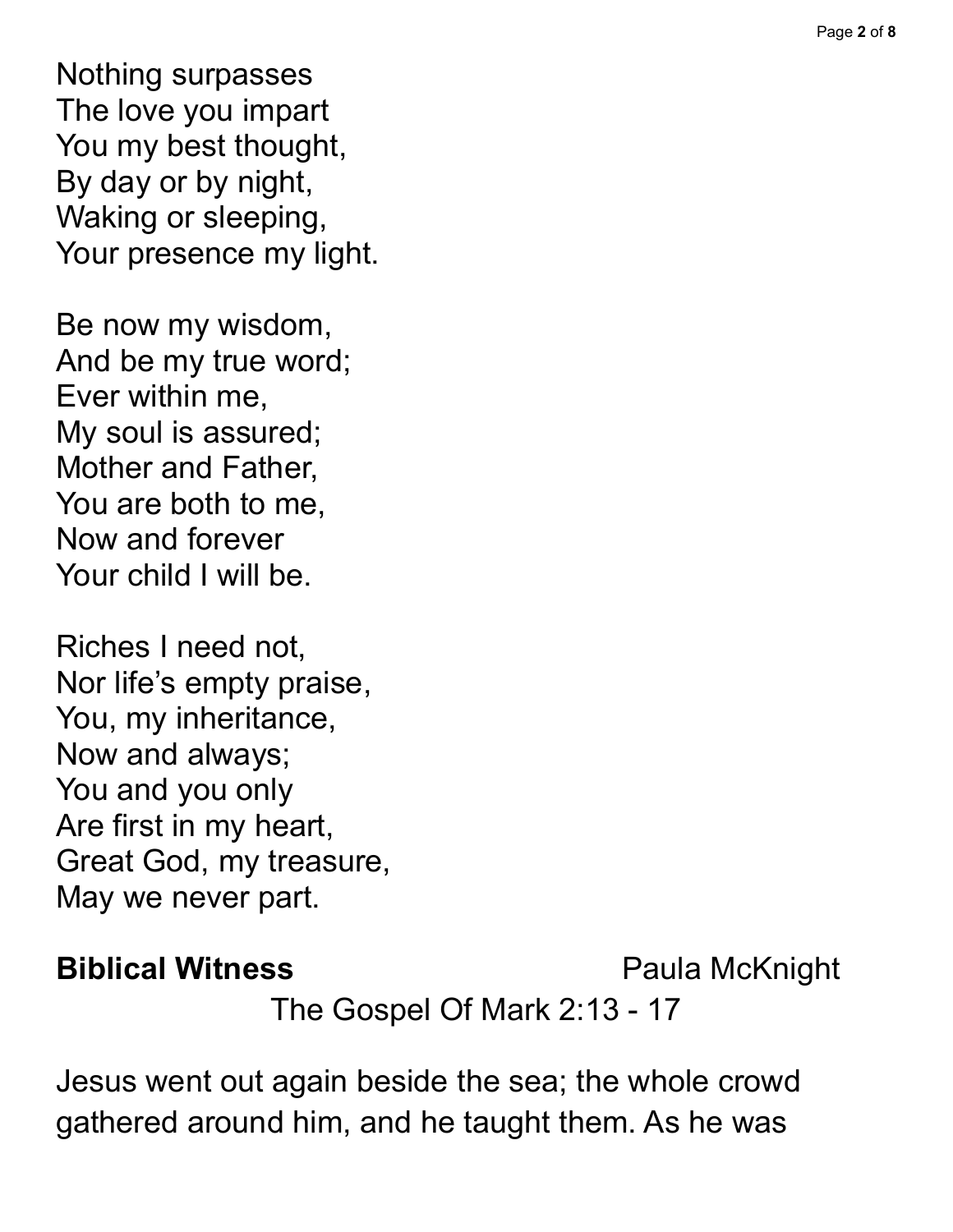walking along, he saw Levi son of Alphaeus sitting at the tax booth, and he said to him, "Follow me." And he got up and followed him. And as he sat at dinner in Levi's house, many tax collectors and sinners were also sitting with Jesus and his disciples — for there were many who followed him. When the scribes of the Pharisees saw that he was eating with sinners and tax collectors, they said to his disciples, "Why does he eat with tax collectors and sinners?" When Jesus heard this, he said to them, "Those who are well have no need of a physician, but those who are sick; I have come to call not the righteous but sinners."

# **Contemporary Witness Pastor Mak**

"Difficult Day" by Kathryn Wallace

"Today was a Difficult Day, " said Pooh.

There was a pause.

"Do you want to talk about it?" asked Piglet.

"No, " said Pooh after a bit. "No, I don't think I do."

"That's okay, " said Piglet, and he came and sat beside his friend.

"What are you doing?" asked Pooh.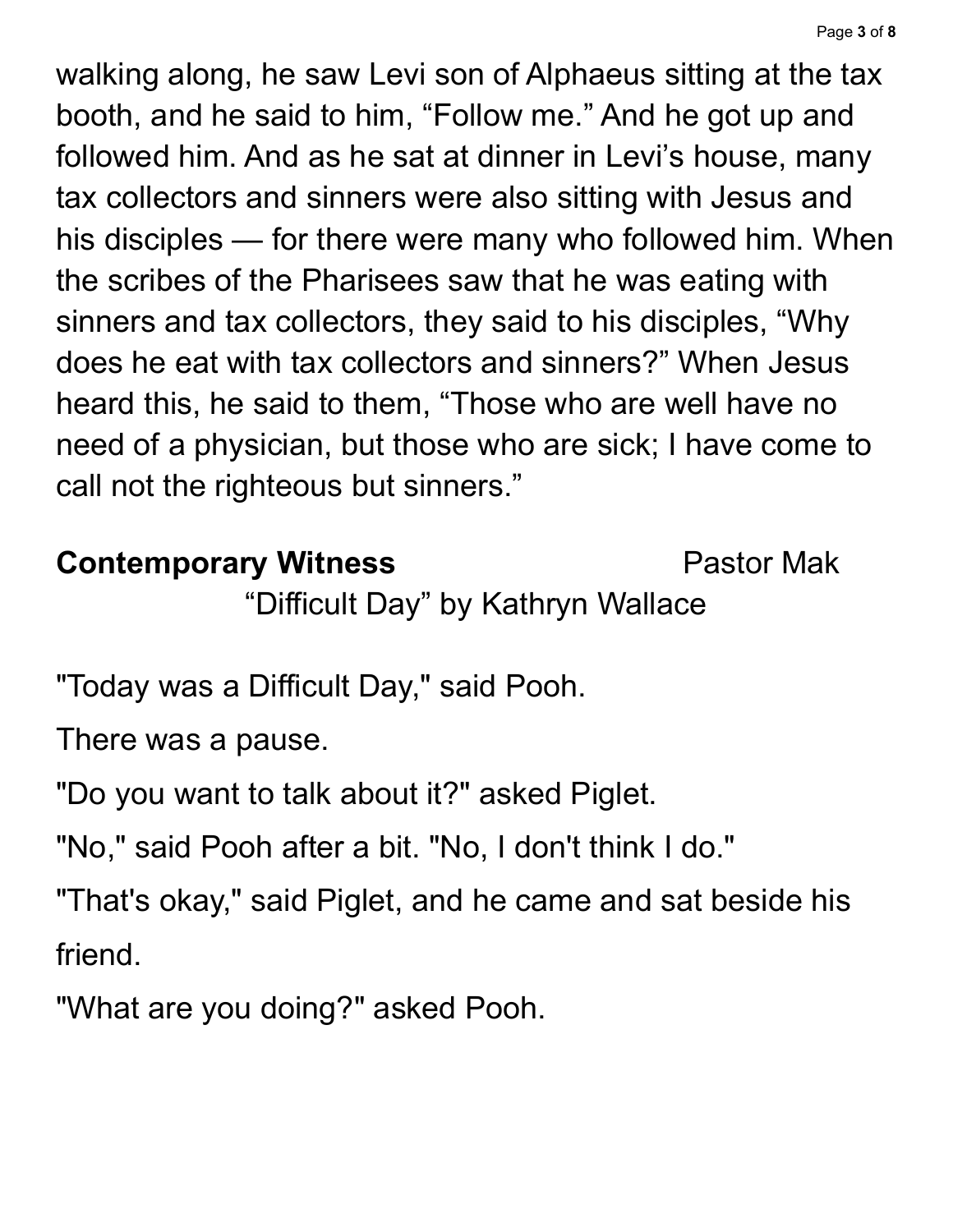"Nothing, really," said Piglet. "Only, I know what Difficult Days are like. I quite often don't feel like talking about it on my Difficult Days either.

"But goodness, " continued Piglet, "Difficult Days are so much easier when you know you've got someone there for you. And I'll always be here for you, Pooh."

And as Pooh sat there, working through in his head his Difficult Day, while the solid, reliable Piglet sat next to him quietly, swinging his little legs...he thought that his best friend had never been more right."

| <b>Reflection</b>      | "Being With" | <b>Pastor Mak</b> |
|------------------------|--------------|-------------------|
| <b>Special Music</b>   | "You Say"    | <b>Mark Vines</b> |
| <b>Pastoral Prayer</b> |              | <b>Pastor Mak</b> |

### **Unison Prayer Pastor Mak**

**Holy Love, we accept your invitation to walk with you and with each other. When we are feeble, help us reach out to your strong arm. When we are in trouble, help us call on your grace without guilt. Increase our faith when our destination seems distant and our hearts are heavy. Remind us that our doubts are evidence of thinking and**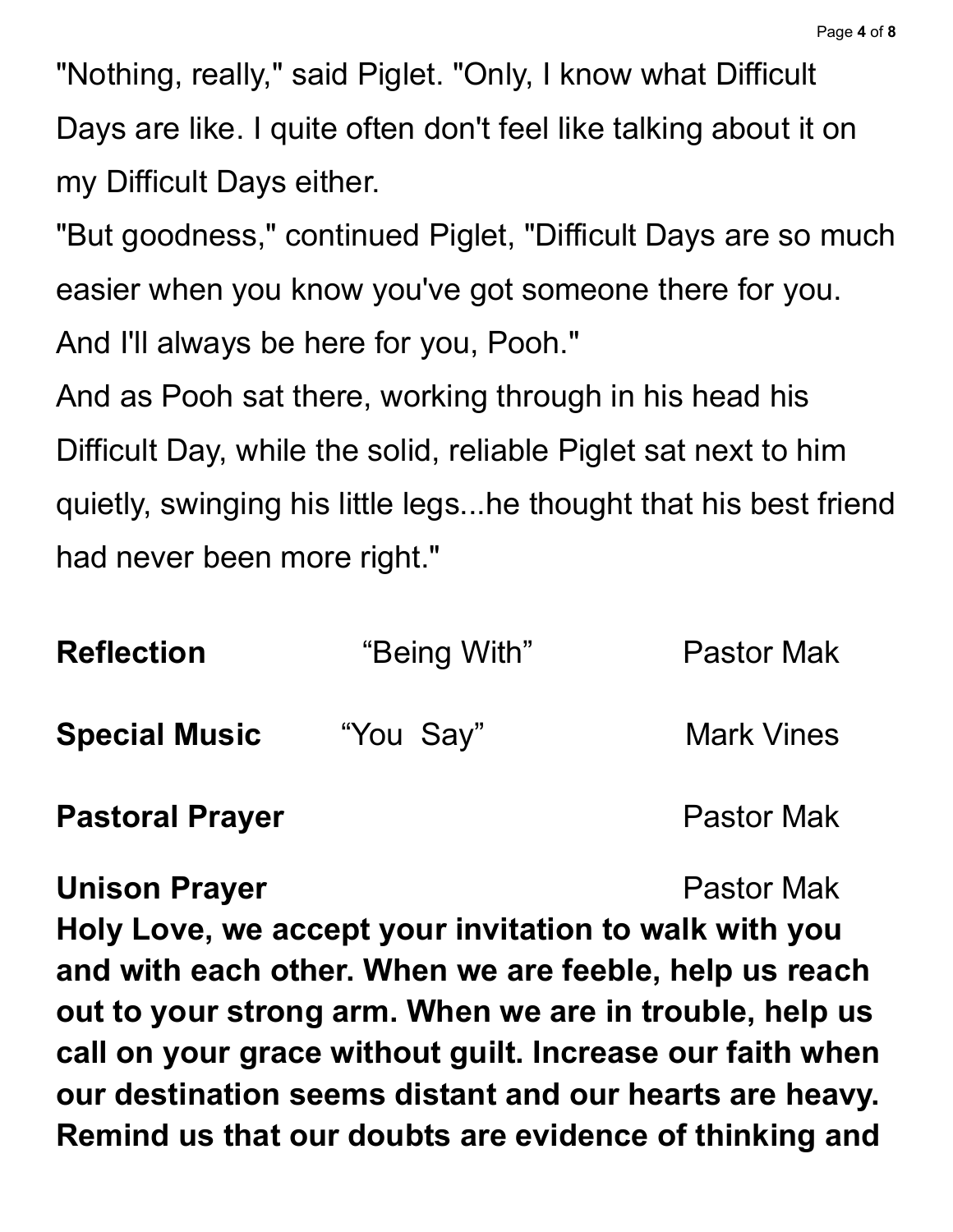**feeling deeply. Draw us close as a family of faith. Where there is discord help us mend. Give us ears to hear each other and hearts to love beyond our fears. We long to know your sacred presence more fully each day and share it with each other. We yield to Spirit. Show us how to live more honestly and to see the needs around us so we can make a difference. Our hearts are grateful and sing praises for the beauty, wonder, and mystery of Love.**

### **Invitation to Offering Paula McKnight**

Plymouth's General Fund & NAMI - Loose Offering

### **Offertory Music Marshall Davies**

**Doxology** Congregation

Praise God from whom all blessings flow Praise God all creatures here below Praise God for all that Love has done Creator, Christ, and Spirit one Amen

# **Offertory Prayer Paula McKnight**

LEADER: Some of us give out of our abundance.

# **ALL: Others give out of our scarcity.**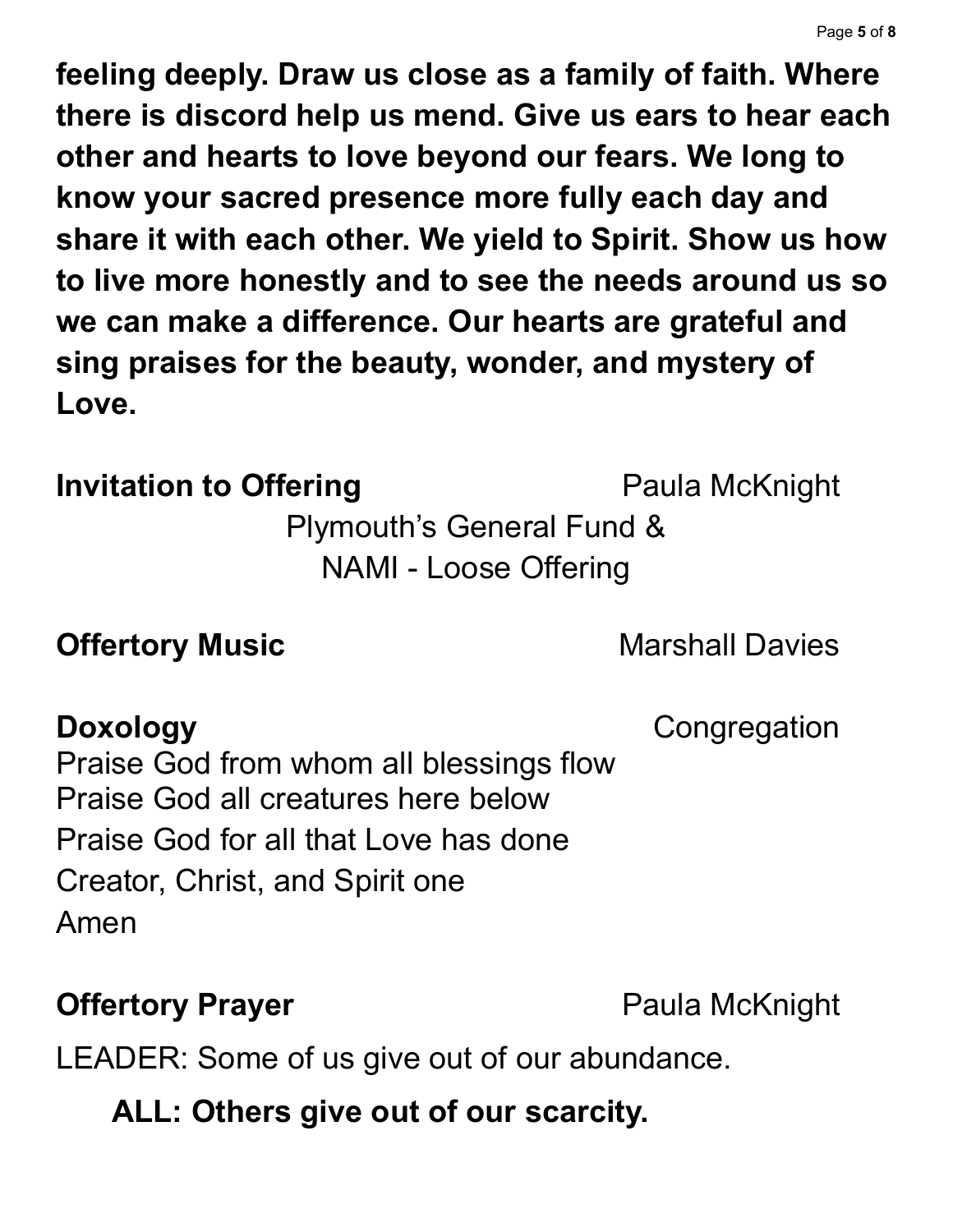LEADER: For all of these gifts we seek your blessing.

### **ALL: To be a source of healing.**

LEADER: To be a resource of freedom for the oppressed.

# **ALL: To proclaim good news that all are loved and cherished by God.**

**Hymn** Congregation

Sing! # 123 "Draw The Circle Wide" Draw the circle wide. Draw it wider still. Let this be our song, No one stands alone, Standing side by side, Draw the circle wide.

God the still-point of the circle, 'Round whom all creation turns; Nothing lost, but held forever In God's gracious arms.

Draw the circle wide. Draw it wider still. Let this be our song, No one stands alone, Standing side by side,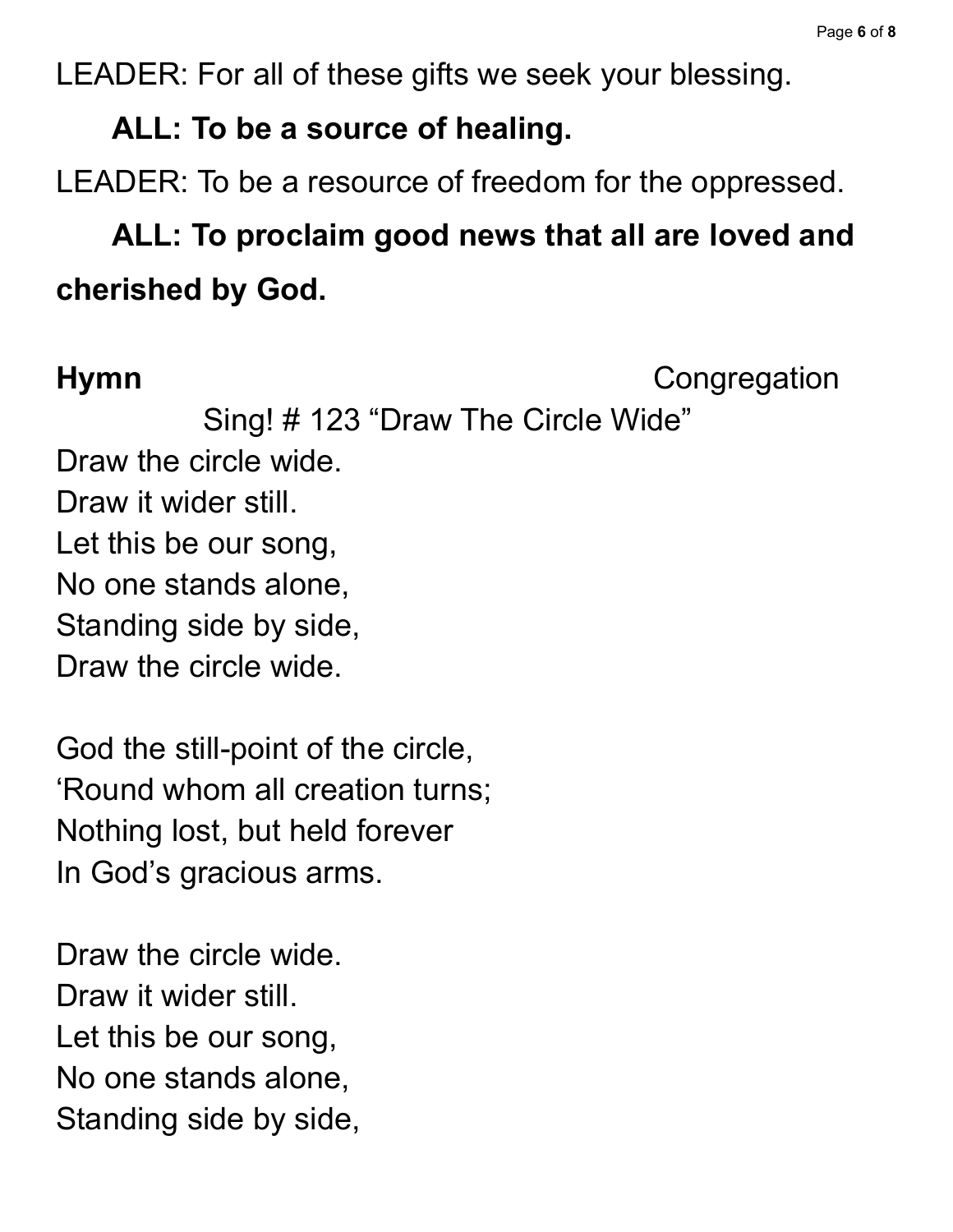Draw the circle wide.

Let our hearts touch far horizons, So encompass great and small; Let our loving know no borders, Faithful to God's call.

Draw the circle wide. Draw it wider still. Let this be our song, No one stands alone, Standing side by side, Draw the circle wide.

Let the dreams we dream be larger, Than we've ever dreamed before; Let the dream of Christ be in us, Open every door.

Draw the circle wide. Draw it wider still. Let this be our song, No one stands alone, Standing side by side, Draw the circle wide.

**Benediction Pastor Mak**